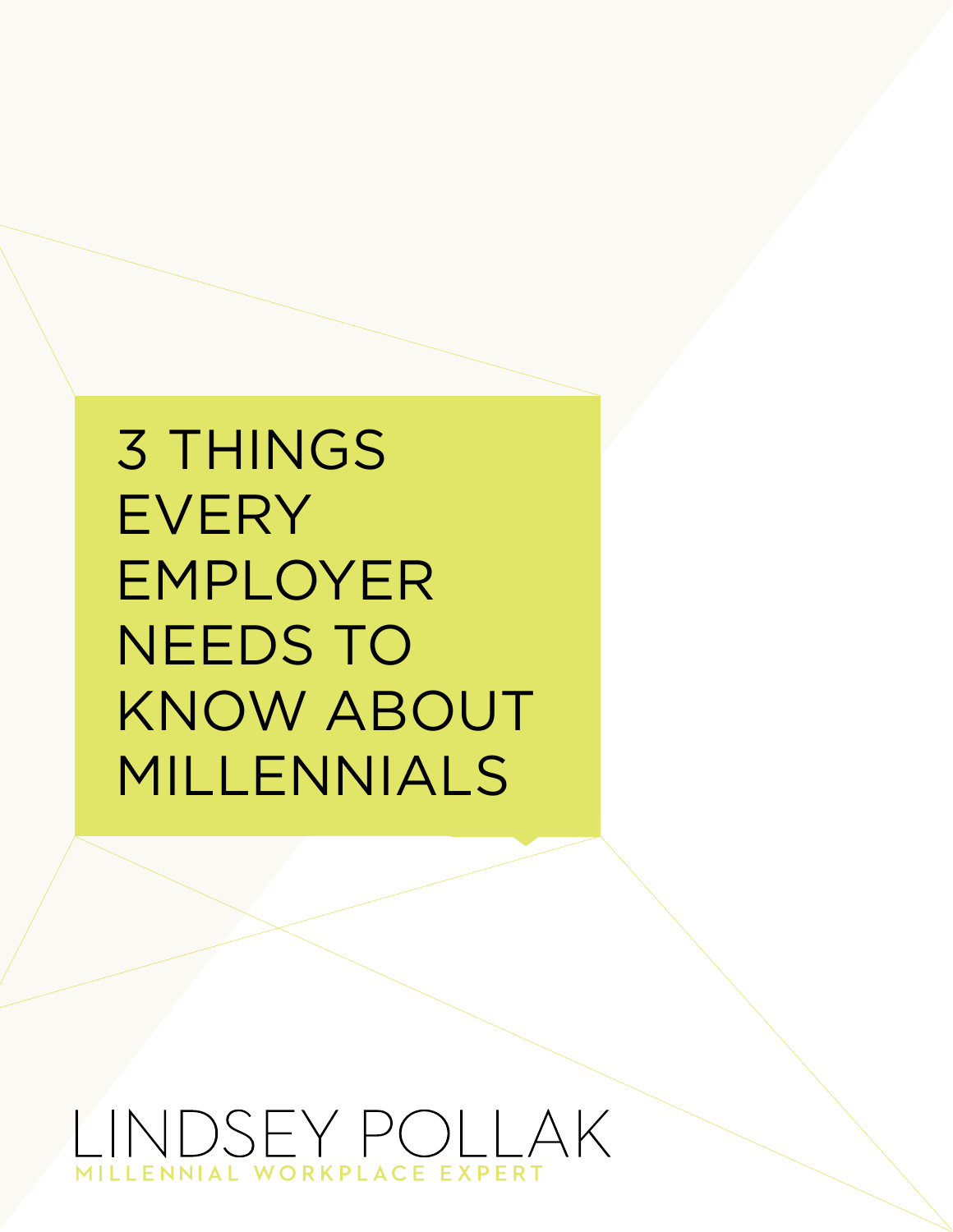# 3 THINGS EVERY EMPLOYER NEEDS TO KNOW ABOUT MILLENNIALS

They're everywhere and they're a hot topic  $$ they're the Millennials, also known as Generation Y, made up of those born between approximately 1982 and 2000.

Millennials are now the largest generation in the United States workforce, currently comprising 34 percent, and that number is growing rapidly. By 2025, a full 75 percent of the U.S. workforce will be millennials. Most importantly, this generation is quickly moving beyond entry-level roles and into leadership positions.

No matter what your business or industry, Millennials are your future, so it's essential to learn about who they are, how to work with them and how to make the most of their involvement in your organization.

Here are the three most important things every employer needs to know about Millennials to survive and thrive in the coming years.

2 LINDSEY POLLAK | **MILLENNIAL WORKPLACE EXPERT | [LINDSEYPOLLAK.COM](http://www.lindseypollak.com/)**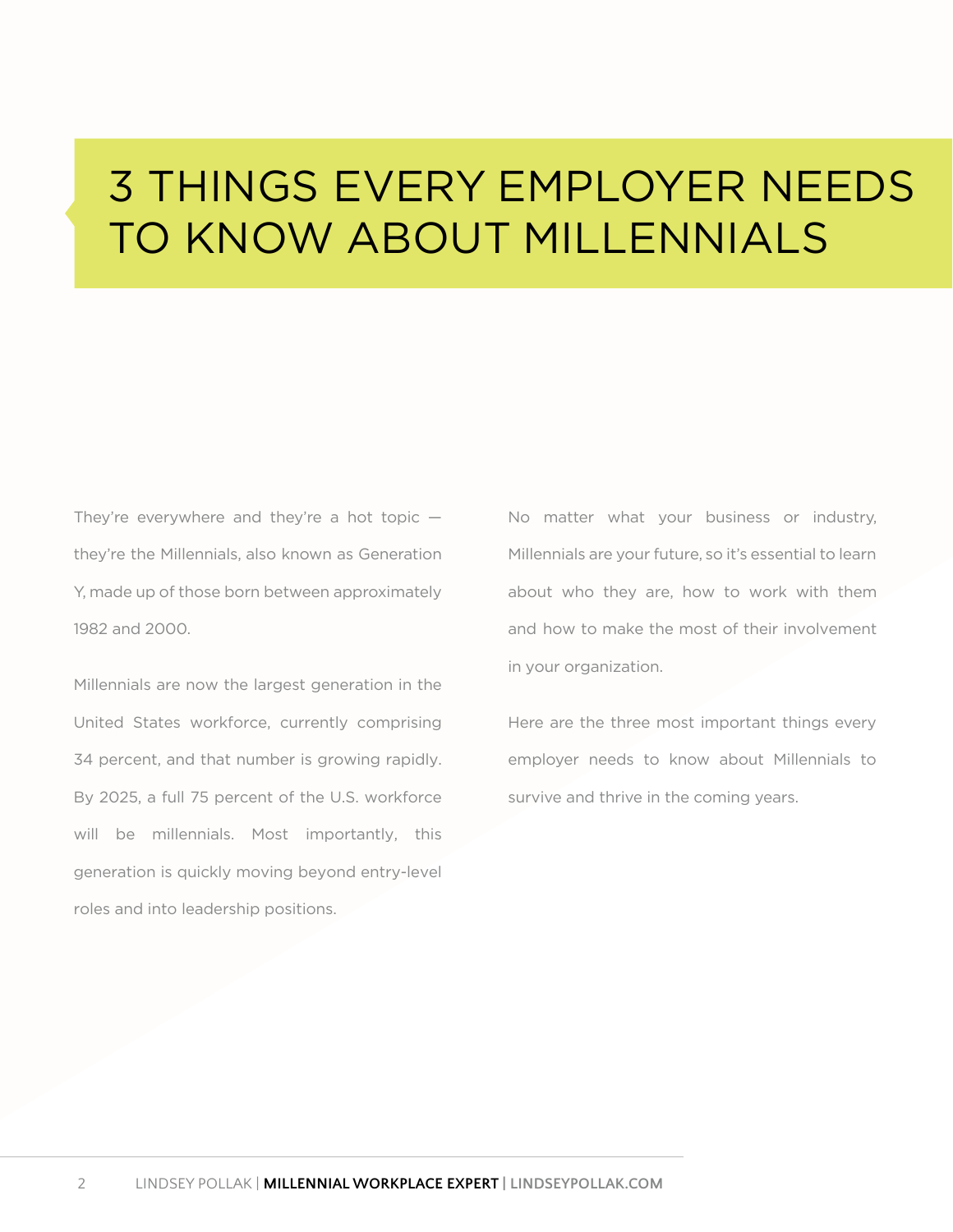# MILLENNIALS SEE THEMSELVES AS I THEMSELVES AS INDIVIDUALS

Millennials were largely raised by Baby Boomers, and that's had a major effect on who they are and how their identities developed. Many Boomer parents raised their children to believe they were special and gave them opportunities to have unique experiences and points of view.

While this generation is known to the rest of us as millennials, keep in mind its members rarely call themselves that. They generally don't identify with or often even recognize the terms "Gen Y" or "Millennial." Instead, true to form, they want to be seen as individuals.

Millennial individuality started early. They didn't grow up with teddy bears lovingly selected by parents or grandparents. Instead, they created their own Build-A-Bears. They didn't receive a cassette or CD of their favorite music; they created playlists on iTunes and Spotify. Even universities have made it standard practice to offer millennials customizable majors and curricula.

The now-adult millennials look for customization in the workplace as well. Knowing this, your company needs to make jobs and career paths as customizable as possible to appeal to millennials.

Millennials want flexible hours, the chance to create their own job titles and the freedom to decorate or arrange a workspace the way they want. Millennialfriendly companies are also creating rotational programs where employees can move around and try different career paths to see where they fit best.

These offerings may sound radical and timeconsuming, but if millennials don't feel their current employers appreciate their individuality, they will take their talent and potential elsewhere.

"YOUR COMPANY NEEDS TO MAKE JOBS AND CAREER PATHS AS CUSTOMIZABLE AS POSSIBLE TO APPEAL TO MILLENNIALS."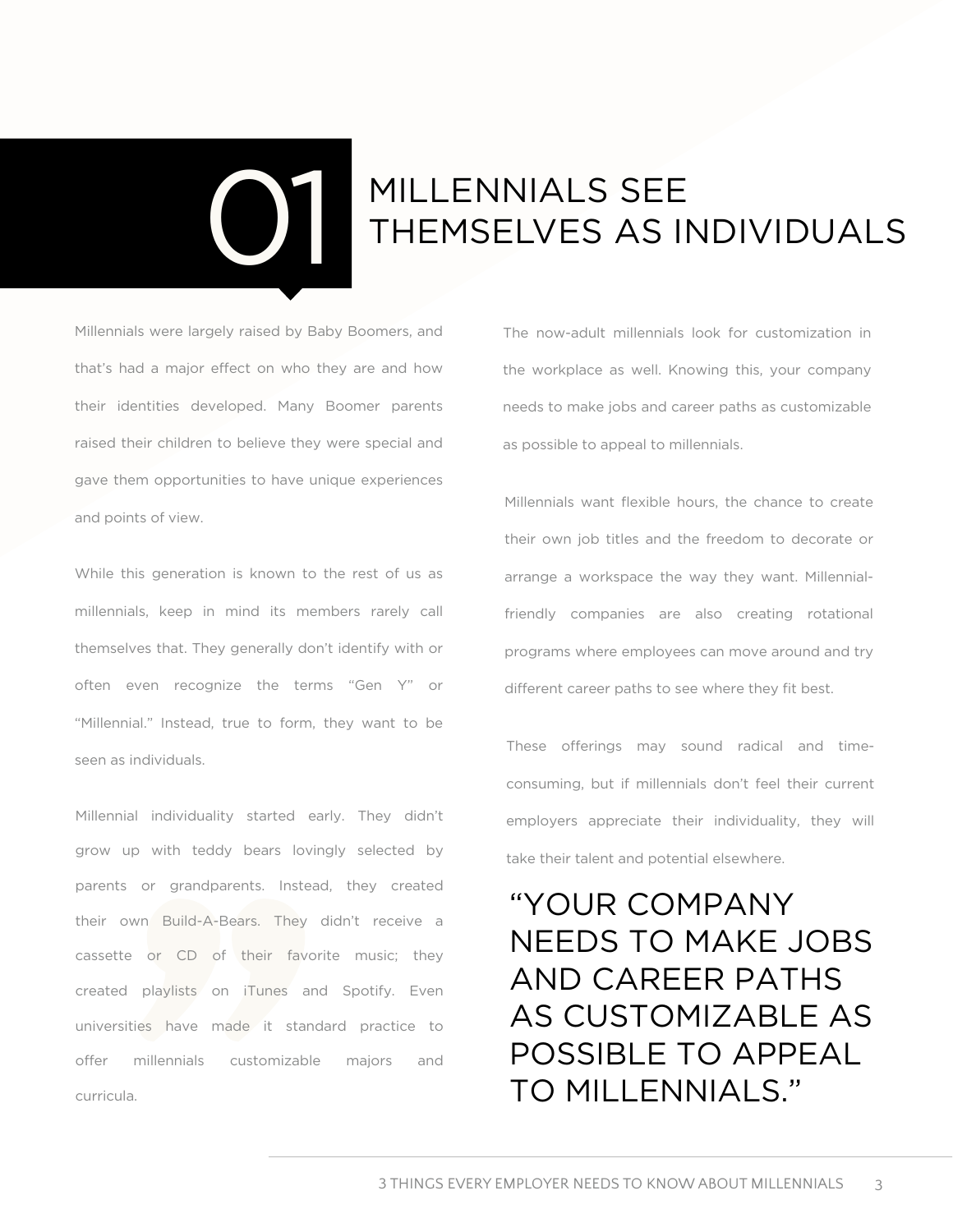

### **MILLENNIALS REQUIRE** RECOGNITION

Many millennials were carefully coached in organized sports and other activities, and they received trophies for participating — not necessarily for winning. Their parents, teachers and culture celebrated their creativity and potential, and planted in them a feeling the future was theirs for the taking.

As a result, millennials crave recognition, feedback and rewards. They're often criticized as "entitled." Because they have received feedback on almost everything they have done since birth, many of them expect that attention and guidance to continue once they enter the workforce. They thrive when they're coached when they're told how they're doing, what's expected of them and what support they can expect as they do their jobs.

#### "THE GOOD NEWS IS MILLENNIALS GENERALLY LIKE AND LOOK UP TO THEIR MANAGERS."

The good news is millennials generally like and look up to their managers. They see them as mentors, not adversaries. They want to be guided, coached and trained; they want to improve. As a result, training and development programs are high priorities for millennials in the workplace [— according](http://www.pwc.com/en_M1/m1/services/consulting/documents/millennials-at-work.pdf) to a PwC study, millennials say they want training and development more than cash bonuses.

Millennials also like to be recognized. To them, rewards are natural outcomes of good work, and smart employers establish recognition programs that incorporate the millennials' love of customization, including offering a choice of rewards they will find meaningful.

Millennials' desire for recognition can feel a lot more high-maintenance compared to what other generations need, such as Gen Xers, who tend to prefer to be left alone. Yes, providing regular feedback to Millennials requires more effort, but the payoff — employees who are engaged and feel good about their work — will be high as well.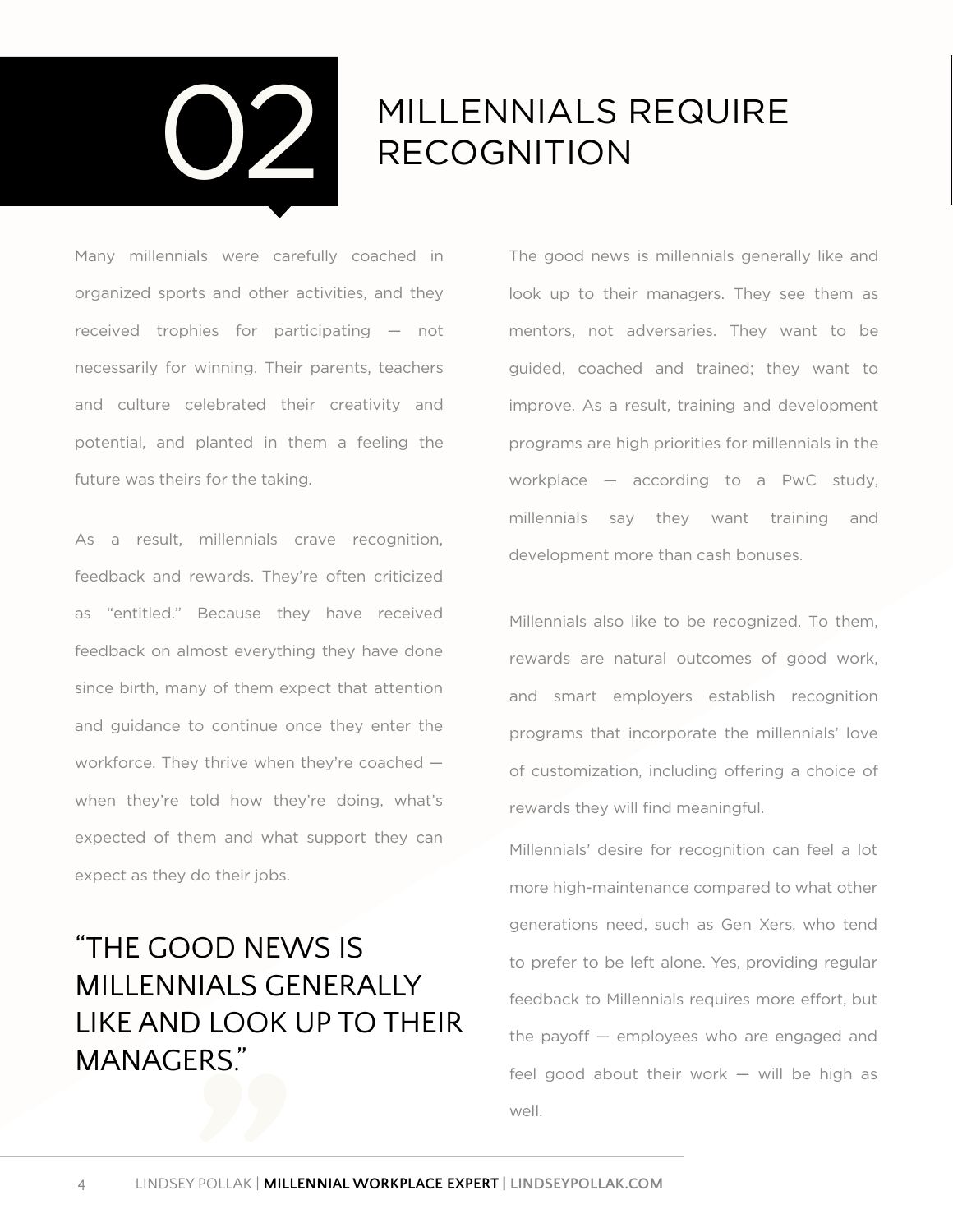

## MILLENNIALS CAN'T LIVE WITHOUT TECHNOLOGY

Millennials grew up with screens all around them — personal computers, cellphones, laptops and video games. They wrote their term papers on computers, apply for jobs through websites and make purchases on mobile devices. They are comfortable sharing personal and professional information through instant and text messages, and feel intimately connected with people through social media.

Combine this technological fluency with their wish to customize their jobs, and you'll find millennials have a fairly fuzzy line between their work and home lives. They won't mind answering a boss' email on a Saturday night, but they will also shop online or text their friends while they're at work. Millennials are also big foes of face time, preferring to complete their work wherever they happen to be  $-$  an airport, a park bench or a Starbucks.

Managers may find that some of their Millennial

employees lack eyeball-to-eyeball skills, such as networking at professional events or giving a live sales pitch to clients. This is often because they haven't prioritized in-person communication and make many of their connections through technology. Remember, though, millennials are eager to learn and pick up new skills, and if their managers tell them they need to work on their soft skills, they will. It may feel strange to provide training to young professionals on how to make a phone call, but if that skill is important to your business, it is something you'll need to do.

A strong emphasis on technology and social media will help make your company attractive to high-potential and high-performing millennials. Be sure to offer an easy-to-use recruiting website (don't forget to optimize it for mobile devices), a strong presence on the appropriate social networks for your industry, and the latest technology tools or a bring-yourown-device policy.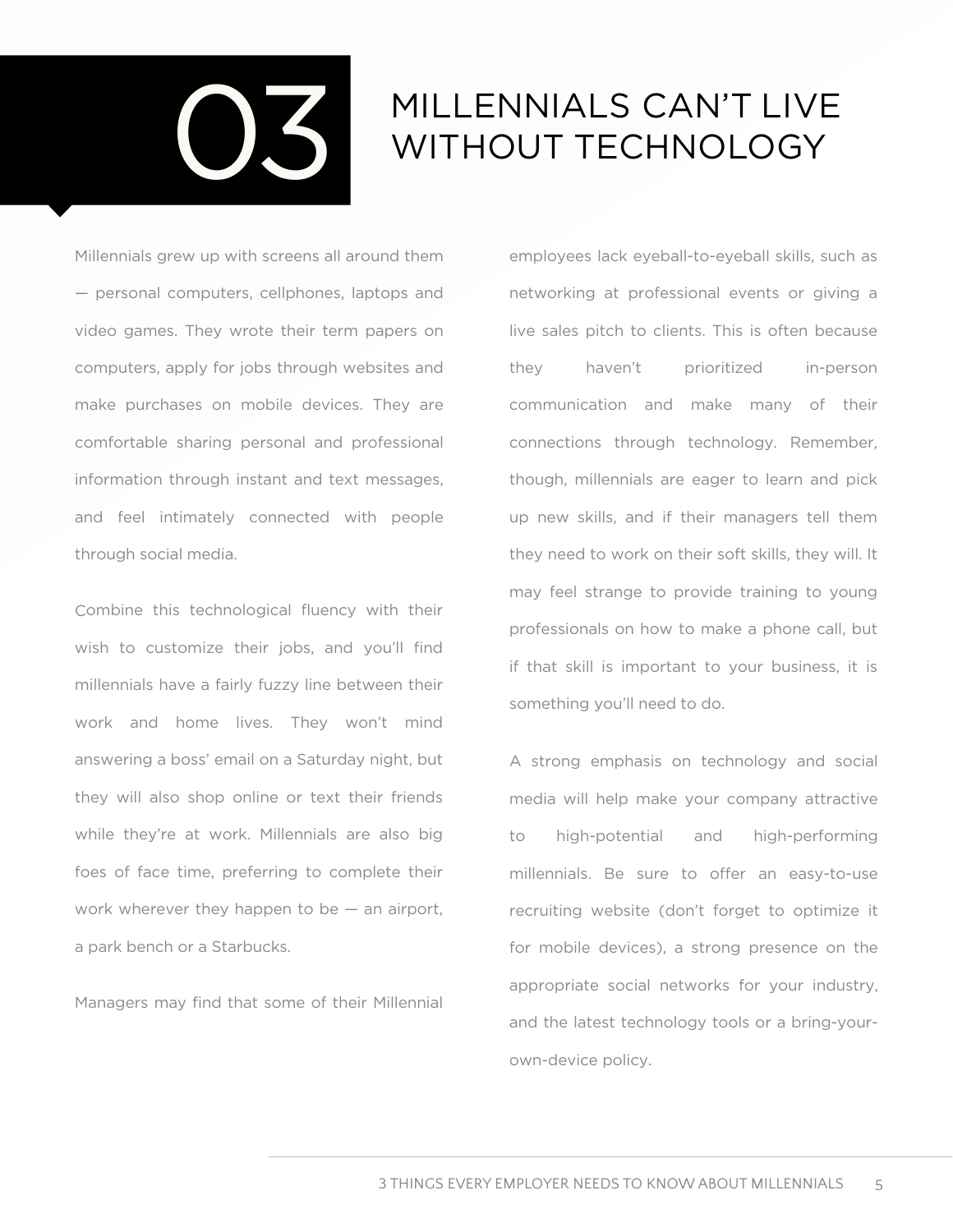## UNDERSTANDING MILLENNIALS ISN'T JUST ABOUT EMPLOYING THEM

It's about marketing to them, too. The qualities that set millennials apart in the workplace — their desire for customization, recognition and technology — define them as consumers as well. And as millennials move into leadership roles, they're going to be making business buying decisions, so it's important for both B2C and B2B companies to understand how to market to this generation of 80 million Americans. If you're trying to sell to millennials, keep these tips in mind:

Millennials like to see themselves in advertising. When one clothing brand started using customer photos instead of models, their sales jumped by 40 percent.

> Millennials love to use reward programs. Whether it's through earning points, a loyalty program or a select buyers club, millennials are eager to have marketers recognize them as special, unique and appreciated.

Millennials use and value online reviews. They will share their opinions and check up on others' feedback. They are comfortable communicating with their favorite brands through social media -- and expect responses to both complaints and compliments.